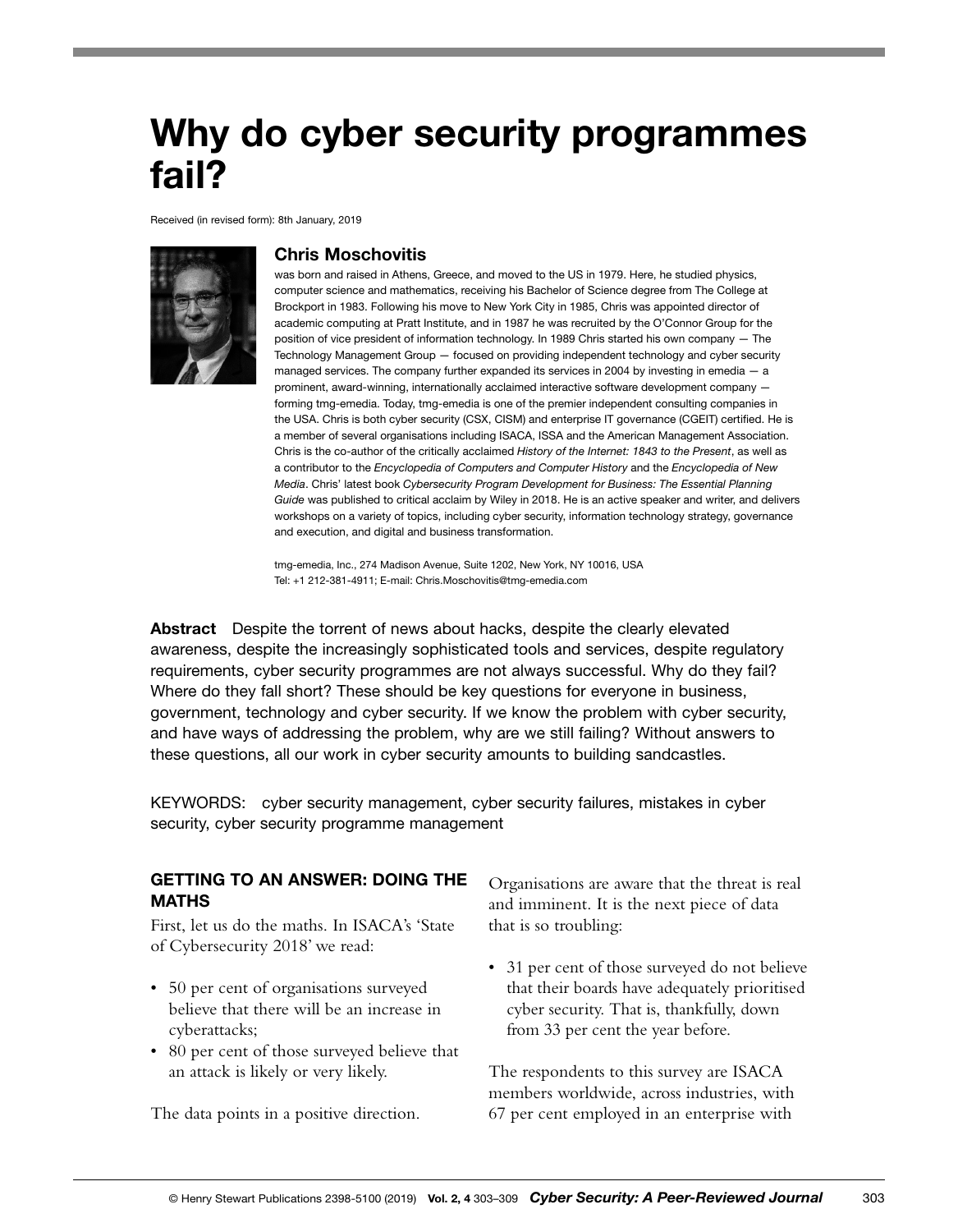#### <span id="page-1-0"></span>*Moschovitis*

at least 1,500 employees. Traditionally we view enterprises with over 1,500 employees and with a board of directors as 'top tier' in terms of sophistication, governance and resources. When one-third of such organisations report their boards are not taking cyber security seriously, then everyone downstream should be running for the hills.

This is not the first time that alarms have been raised about cyber security programmes. To be sure, there are several excellent articles addressing a multitude of technical failures, as well as issues with cyber security awareness, cyber security management and implementation of cyber security controls. A small sampling includes:

- In their 2018 White Paper '2018 State of Security Operations', Micro Focus Cybersecurity Services reported: *'*Historically organizations have struggled with satisfying the objectives of their cyber defence investments. Most security operations centres continue to be overinvested in technologies, often failing to take full advantage of each tool's capabilities. In spite of heavy technology investment, many struggle to prevent, detect, respond, and recover from cyber security attacks' and 'only 5% of assessed organizations are operating at recommended target levels of capability and maturity':<sup>[1](#page-6-0)</sup>
- Varonis, in their '60 Must-Know Cybersecurity Statistics for 2018' reported '70% of companies have over 1,000 stale sensitive files', '21% of all files are not protected in any way' and '65% of companies have over 500 users who are never prompted to change their passwords';<sup>[2](#page-6-0)</sup>
- Verizon, in their 2017 'Data Breach Report' wrote*:* '61% of breach victims of 2017 were businesses with under 1,000 employees'[.3](#page-6-0)

Still, such problems remain, even as cyber security executive awareness inches closer and closer to maturity. Why? Where are the breakpoints?

To answer this question, we need to look at each major phase of cyber security programme development, understand the pitfalls, and recommend remediation steps on a phase-by-phase basis.

# PHASE I. ASSET CLASSIFICATION AND ASSET VALUATION

When we start any cyber security programme, our first step is to get a thorough understanding of what are the assets that we will be protecting. Typically, they fall into one of the following classes: *data*, *hardware*, *software*, *systems*, *processes* and *workflows.* For each one of these assets, we must collect a set of asset metadata that should include (at a minimum) the asset owner, the asset custodian, its location, its confidentiality classification, its impact classification, the maximum tolerable downtime, its recovery point and time objectives and a list of resources associated with this asset.

This is a lot of work. A lot of hard, tedious work. Nevertheless, it is essential work.

Who is responsible to perform all this work? Two people: the asset owner and the person responsible for developing the cyber security programme — ideally the Chief Information Security Officer (CISO) or one of the senior cyber security analysts.

This is where the first serious gap appears. Frequently, the asset owner, aka the 'business unit owner', is misidentified. For example, a typical mistake is to assume that the company's highly competent financial EVP is the 'owner' of the finance department. Not always the case. Frequently, the 'real' owner may be the controller along with other leads within finance (eg treasurer, AP/AR director, etc.) An honest mistake with catastrophic consequences.

Why? Because the VP of finance, as highly competent as they may be, may not be sufficiently 'in the weeds' to give you a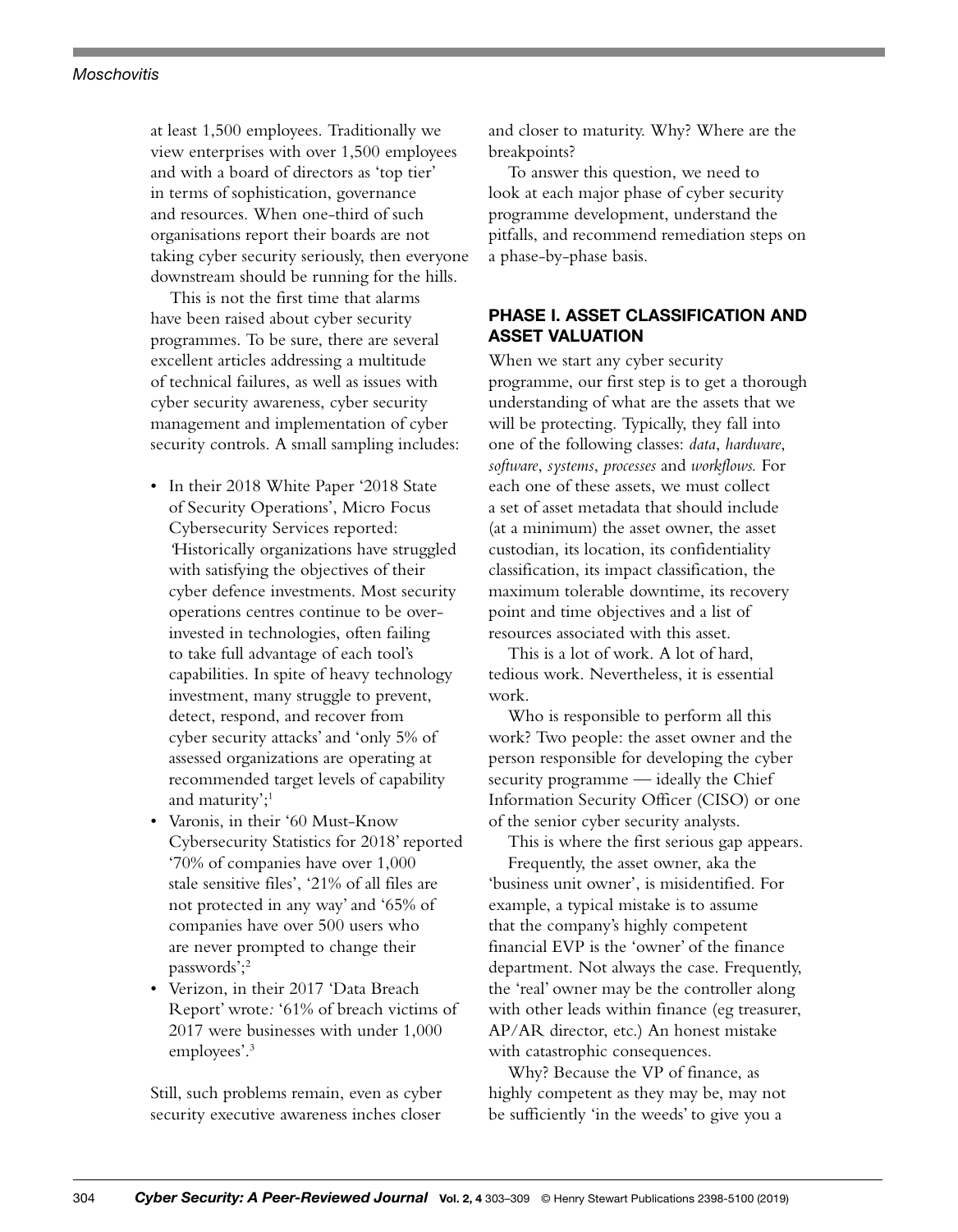realistic impact classification, or an actionable maximum tolerable downtime, or a realistic recovery point objective.

There are other errors that can be introduced during this process: omissions, misclassifications, misattributions. For example, finance departments are notoriously ill-equipped in handling and valuing digital assets. Or, for another example, they may not even consider a certificate an asset. All these errors can be avoided, or at least minimised, when you are partnering with the right asset/business owner and you marry their expertise to yours.

## How do we get asset classification and valuation right?

For one: Dig past the title. Ask to speak with the people who are directly responsible for business-critical functions, not their manager.

Then: Read the culture. Ask around who is the 'go-to' person when you have a critical issue within each business unit. Do not just go by the organisational chart, do some detective work. Of course, you will review the work with the EVP. Of course, you must secure their blessing. But, make sure you have analysed the full and detailed picture, not a picture from the 50,000-foot view.

Finally, be thorough. Turn over every rock. The certificate example is a good one. Do you know how many certificates are around? When do they renew? Who is managing them? Who is their 'owner'? Yet, a compromised certificate will be all that is needed to gain the trust of a server.

# PHASE II. THREATS AND VULNERABILITIES

The next phase in developing a cyber security programme is taking a close look at threats and vulnerabilities. In the interest of oversimplification, when we are asking the questions 'Who's out to get me?' and 'How likely is it?' we are essentially performing threat analysis. When we are asking the

questions 'How easy is it to get me?' and 'How can they get to me?' we are exploring our vulnerabilities.

The core output of this work forms a specific risk analysis, generates a risk register and specific risk assessments.

Once again, this endeavour requires the partnership between business stakeholders and cyber security professionals. And, as with the previous phase, the work is frequently tedious and exhausting, and also absolutely critical to a cyber security programme's success.

It is at this stage that multiple errors can be introduced.

First, business people can, and frequently do, underestimate the threats. Most common? 'No one is out to get me! Our business is too small!' or, 'There is no threat — no one has attacked us yet, so …'

Another example is ignoring a vulnerability because of some 'legitimate' reason. Here is one that may sound familiar: 'Oh, that system was an experiment, and it is no longer in production. We have no need to patch it.'

Remember: If it is connected to your network, it is a vulnerability.

Another common excuse? 'We cannot patch that server because our "old database" system will not work.' Perhaps so, but have you implemented any controls to work around this vulnerability? What are they?

## How do we get vulnerability assessment right?

The truth of the matter is that you can do a lot more about the second and third examples, the 'non-production' system and the old database, than you can about business owners proclaiming immunity and sticking their heads in the sand.

For examples one and two, the key is to get it all down on paper. Be thorough. Leave no stone unturned. Audit as you go and uncover and document all the vulnerabilities. Engage with the business stakeholders and your technology partners, and do not rest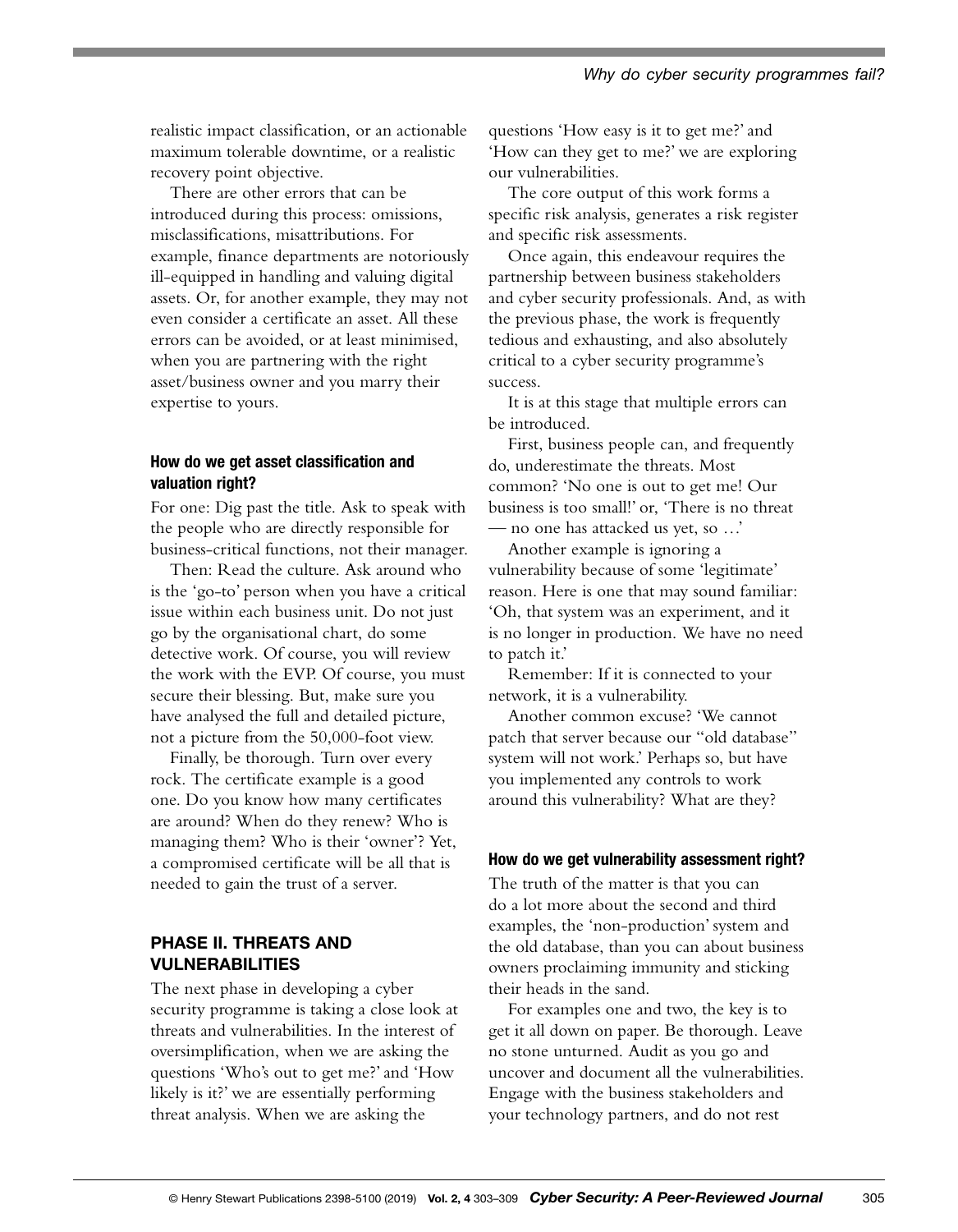#### *Moschovitis*

until you feel you have been exhaustive in your vulnerability cataloguing. Then, engage a third party vendor and have them perform vulnerability tests.

Work within that reality and it will serve you very well. It takes time and data to convince people to act. The first step is to have the data. Then work with people over time to shift attitudes around what can and cannot be done.

In the case where you have business owners that are in denial, your task becomes exponentially more difficult. Frequently, CISOs perform a well-rehearsed and documented 'fact attack'. Unfortunately, this is not an exercise of 'let me drown you in facts and figures'. Remember the adage: 'A man convinced against his will is of the same opinion still.'

With the head-in-the-sand crowd, your best — if not your only — chance is to attempt to engage on a personal level first. Establish trust, demonstrate that you have their interests first and foremost. This is not about rolling out some fancy cyber tech speak. This is about talking person-to-person about risk and risk management.

This requires trust, empathy and engagement. Not always the strongest suit of technologists, but always the most useful.

# PHASE III. CONTROLS AND INCIDENT **RESPONSE**

After all the work and knowledge gained in the previous phases, the business is ready to crystallise a defence-in-depth strategy by implementing layers of *preventative*, *detective*, *corrective* and *compensatory* controls. Keep in mind that rolling out an active defence (the creation of honeypots and hacker traps that waste an attacker's time and can help with detection and identification) is an important consideration here, depending on resources and scope and in perfect alignment with a defence-in-depth strategy. Be very careful, though, since these types of active defence measures are encumbered by legal

and regulatory constraints. Best advice is to always check with your legal counsel first, prior to deploying anything that may be considered suspect.

At the same time, and part-and-parcel with our business continuity and disaster recovery plans, is the incident response (IR) plan. The IR plan will address identifying incidents, containing them, treating them and recovering from them.

The possible errors in this stage are many and mostly come in governance, resources and skill level.

Let us start with the most obvious error: having IT pick and implement controls.

Many business owners can be blind to the inherent conflict of interest in such a set-up: cyber security is about risk management; IT is about value creation.

Next up: picking the wrong controls, or — worse yet — picking too many controls. Frequently, both CISOs and CIOs do not talk enough between them, and as a result you can find an enterprise that has layers of duplicate controls from different vendors, potentially with conflicting configurations. Which brings us to the next possible error.

Configuring the right controls, the wrong way. A typical excuse for this is budgets. We had the budget for the fancy IPS/IDS/ SIEM toaster-microwave-oven (*capital expense*  [CapEx]), but we could not get approval for professional services to instal and configure it (*operational expense* [OpEx]).

Finally, the truly horrid: no incident response plan, or a poorly designed incident response plan (aka checklist approach), or an incident response plan that is 'on paper' only, with no training, no validation, no testing or regular revisions.

# How do we get controls and incident response right?

The first thing to understand and to communicate to the business is proper governance: what are the different roles and who wears which hat. The business needs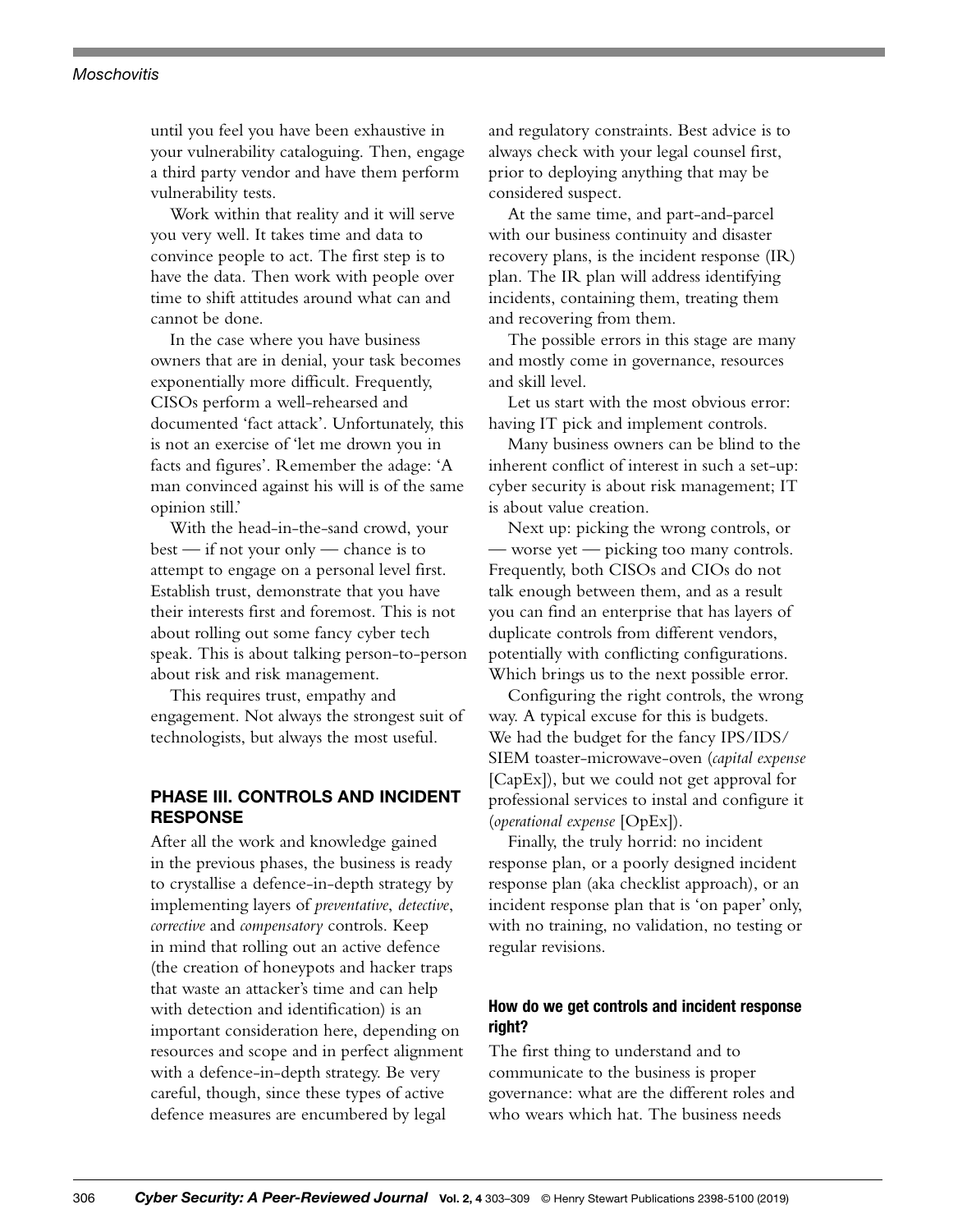to understand the fundamental duality of IT versus cyber security:

- IT creates value;
- Cyber security protects value.

IT professionals are the custodians of value generation: information technologies.

Cyber security professionals protect that value.

The examples that you can use in explaining this are endless. Pick the one that works best for your business culture. I developed the 'team coach versus team doctor' analogy. The team coach always wants the best player on the field, frequently willing to dismiss an injury as 'trivial'. The team doctor is always interested in the health and wellbeing of the athletes and will therefore be much more reluctant to approve a player's entry back in the game following an injury. I find that most people understand this simple analogy in terms of value creation versus value protection. There are, of course, many others. I urge you to use the one that best reflects your company's culture. Pick the one that works for you, and then discuss with your stakeholders why the team doctor cannot possibly be reporting to the coach. Instead, both need to be reporting to the only entity that can accept risk: the team owner. Notice the use of 'discuss' as opposed to 'explain'. This is an important distinction, and something that you should be very sensitive about. No C-level executive wants to be 'explained at'. Most, though, would welcome an enlightening and informative discussion.

Once you have the proper governance in place, you can focus on the more technical domains of control strategy, deployment, optimisation and the creation of a living incident response plan.

Do not attempt to do this in isolation. To get controls and incident response right, you will need skilled, experienced cyber security professionals, working in partnership with their IT counterparts. Cyber security and IT are two parallel tracks that your business

is riding on. One simple misalignment here and this train will derail.

This part of a cyber security programme is technically complex. There is the obvious need to make sure that control selection is appropriate and business-pragmatic and that control configuration is done right. You and your team will need all the help they can get. There is no room for 'tech ego' in this exercise.

Make sure that you involve expertise from vendors, partners and colleagues throughout this process. It is the cyber security professional's responsibility to be up-to-the-minute informed, inclusive and solicitous of expert advice. Isolating yourself and 'going at it alone' is a recipe for disaster, and a callous disregard of best practices and common sense. Remember, this need not be costly. There are many forums and resources available to you for free. Use them.

Finally, you need to focus on any CISO's magnum opus: the incident response plan. Obviously, no two plans are alike, since they reflect the specifics of each company, but they do share common sections, just like any good disaster recovery and business continuity plan does.

The problems with incident response plans can be many: hastily made, incomplete and worse of all, untested. Everything rides on the incident response plan. It does not matter how much work, cooperation, or good intentions have gone to the cyber security programme thus far. What matters is that a solid, tested and 'living' cyber security incident response plan is in place.

Why? Because the truth of the matter is that no matter what, no matter who and no matter how, if you are the target of an advanced persistent threat (APT) you will be breached. Therefore, the only thing that matters is how prepared you are to respond to such an incident. How fast can you detect a breach? How fast can you recover? How well can you meet your recovery time objective (RTO) without blowing the maximum tolerable downtime (MTD)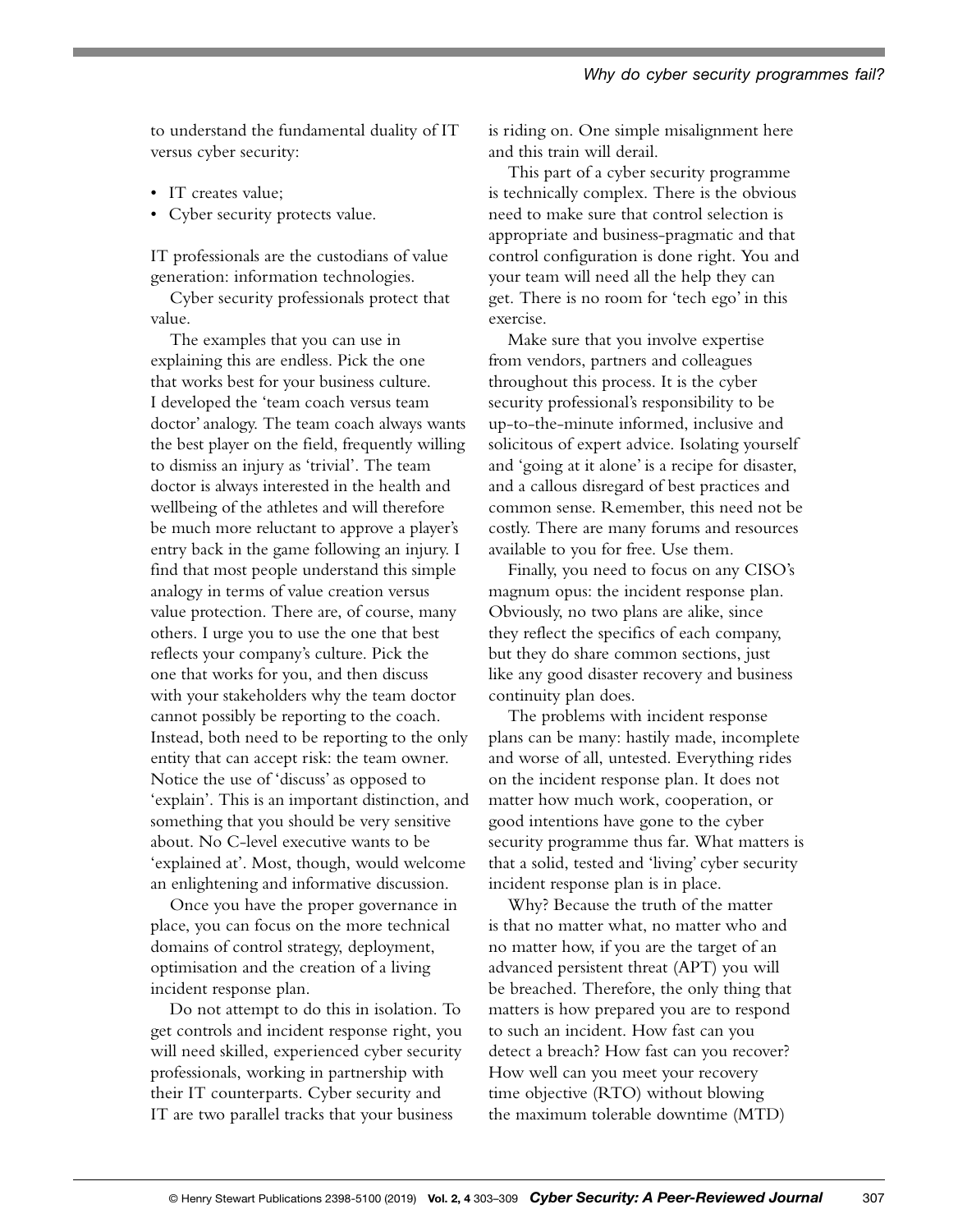#### *Moschovitis*

and how completely you can get to your recovery point objective (RPO)?

Again, to maximise the chance of success you need to be as inclusive as possible. Your team must ensure not only that the correct technical skills and components are in place, that vendors and their SLAs can be met every single time, but also that the business is fully on board, trained and in sync with the plan. Also, it is important to test the plan as exhaustively as possible, process-by-process, workflow-by-workflow, system-by-system, and ideally invite an independent third party to review the plan for you. A third party, outside of your reference frame, can provide invaluable guidance in making your plan as robust as can be.

When an incident happens, everyone needs to be singing from the same song sheet: communications needs to be aligned with legal, which needs to be aligned with cyber, which needs to be aligned with the business and the executive chain.

Panic has no place in incident response, and the only way to remove panic is to train for it — again, and again, and again.

## PHASE IV. LIVING CYBER SECURE

It would be naïve for anyone to assume that if we avoided all the errors during programme development, we would instantly achieve cyber security nirvana. The programme, no matter how well conceived and executed, still has a huge vulnerability.

What is this single, persistent point of failure? People.

I would argue that even if a technological cyber security nirvana is achieved through the use of artificial intelligence, machine learning, quantum computers and any other yet-to-be-imagined technological miracles, even then we would still have the one, persistent, single point of failure. People.

The persistent people problem takes many forms: from the boards that ignore cyber security, to the executives that pay it lip service. From the managers who ignore cyber security requests, to the employees that violate policies. From the 'I know best' egodriven cyber security professionals, to 'IT knows better' techs.

People have been, are and will be cyber security's biggest asset and worst nightmare. Depending on how you approach, disseminate, communicate and manage your programme, you may be able to influence which side 'your' people end up.

#### How do we get living cyber secure right?

The problem does seem overwhelming. How do you solve the 'people' singularity?

Some suggest keeping your head down and doing your work and accepting 'what will be, will be'. Others argue that education is the answer. Others want more intensive training, awareness and tying compensation to cyber compliance. Some blame greed and single-minded fiscal-performance focus. Others curse at the speed of technological change that is leaving people in the dust.

There are still others, much more studied in the understanding of human behaviour and thinking, who suggest methods for convincing people of a position (eg the legendary Dr William McGuire's 'inoculation theory'). In this way of thinking, we need to create the necessary space and climate for discourse and understanding.

It is too bad that neither ISO nor NIST have a 'trust framework' yet. But other disciplines do. Psychologists (organisational and clinical), anthropologists and sociologists have written volumes on the subject. Perhaps spending some time understanding humans as much as we understand computers may yield better results all round? Traglia and Delia seemed to think so when they presented 'Cybersecurity Inoculation' at the New York State Cybersecurity Conference and Symposium on Information Assurance in 2017. Their work is an excellent example and should be required reading for all CISOs.

In my experience, I have found one thing that works almost all the time: strong